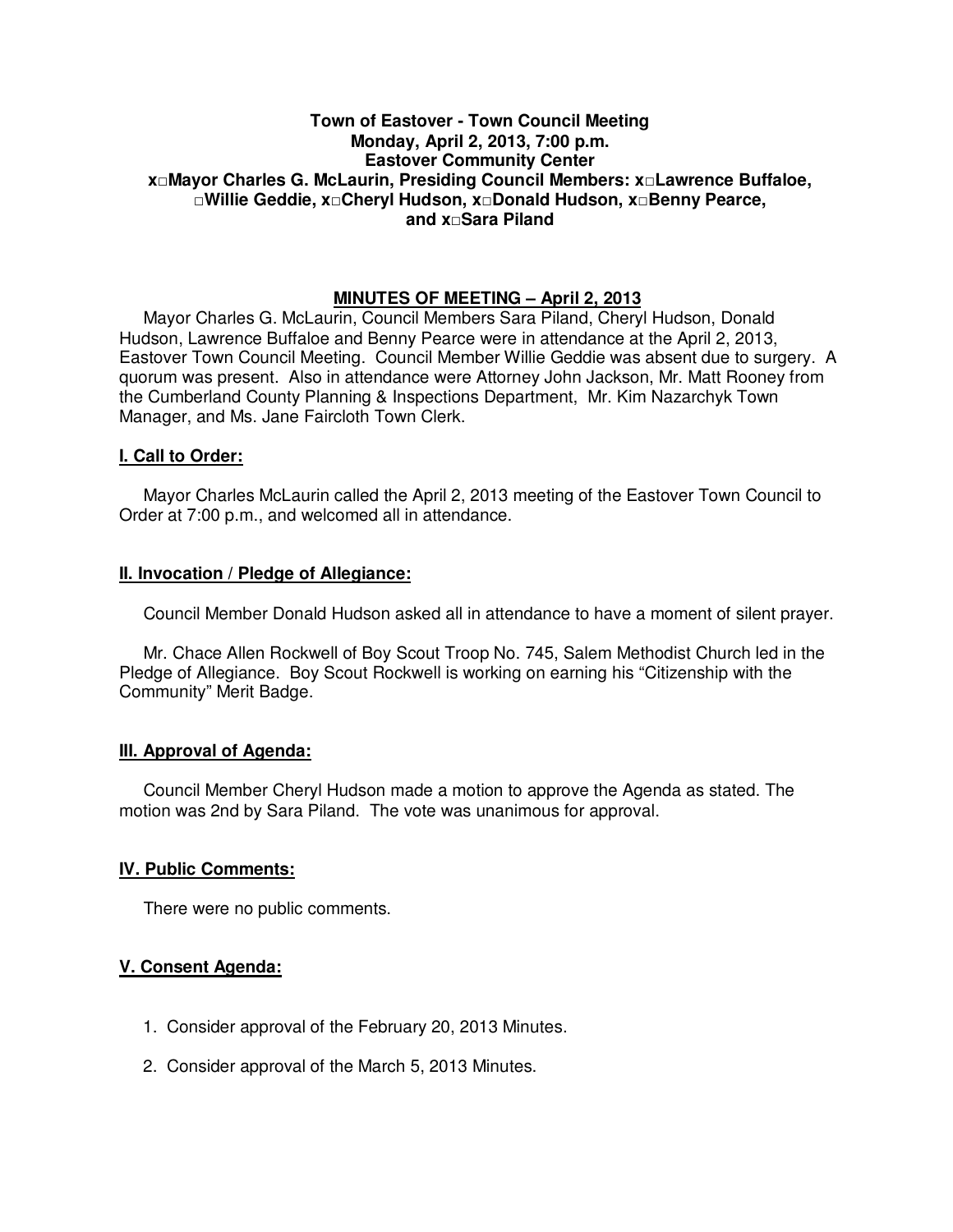3. Consider approval of the February 28, 2013 Financial Report.

 Council Member Donald Hudson made a motion to approve the Consent Agenda as presented. The motion was 2<sup>nd</sup> by Council Member Sara Piland. The vote was unanimous for approval.

#### **VI. Discussion Agenda:**

### **Agenda Item**

#### **Discuss Review of September 2010 Vision Planning Statement.**

 Mr. Nazarchyk stated that Mrs. Altman from the UNC School of Government helped the Town establish the September 2010 goals and vision for the Town in 2010. Council Member Sara Piland stated that the growth plan is vision driven. She stated the most important thing we have done since the 2010 Plan is to develop the Commercial Core. She also stated that we have adopted Cumberland County Ordinances and made some amendments.

 Council Member Donald Hudson stated that we need to determine where our commercial areas are going to be (i.e. I-95 entrance, etc.) as these are entrances to our Town.

 Council Member Benny Pearce stated that storm water drainage is more important now and for the future. Mr. Matt Rooney stated that the Town needs to hire an Engineer to study the drain water. He stated that the Town may have to buy property for retention ponds for the storm drainage runoffs. Council Member Sara Piland stated that the whole Town needs to be included in the study, not just the Commercial Areas.

 Council Member Sara Piland made a **motion** for the Town Manager to prepare a "Request for Proposal (RFP)" for the Storm Water Drainage to include the entire Town. The motion was **2 nd** by Council Member Cheryl Hudson. The **vote** was unanimous in favor of the motion.

 Council Member Benny Pearce talked about a Zero Lot Line Amendment. He stated that generally approval of Zero Lot Line for residents are looked upon on its own merit, could be Conditional Use.

 Attorney John Jackson stated that the Eastover Sanitary District does not have zoning authority, nor have they applied to get it. However; in some cases there is a Statue that would allow this authority.

 Council Member Sara Piland stated that she would like for the Town Manager to prepare the RFP for waste water etc, and send to Council. She also stated that she would like to know what the Department of Transportation (DOT) future plans are for HWY 301. She requested that the Town Manager get maps from DOT so we can see what their plans are for the future. Mr. Nazarchyk stated that he would talk to DOT, and get them to come out and talk with the Council concerning HWY 301.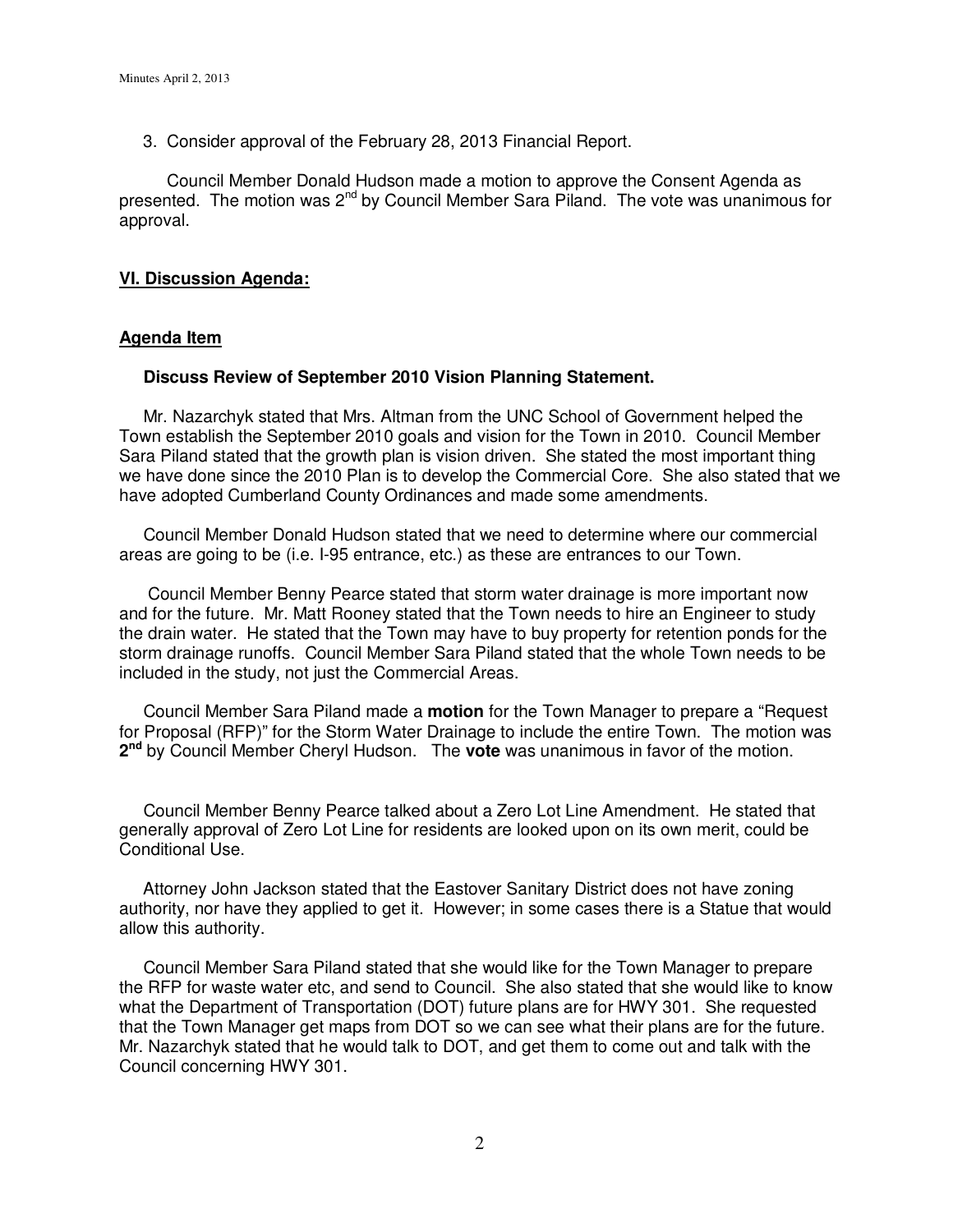Council Member Sara Piland stated that she would like to get the community's input on the Town Hall. Mr. Nazarchyk stated that the architect would lead this effort. He stated that the Request for Qualifications and ability to do workshops was stated in the prior RFQ. Council Member Piland stated that a "Citizens Committee" should be formed. Mr. Nazarchyk suggested that the Citizens Committee input not be solicited until the architect is selected.

## **VII. RECEIVE MAYOR'S UPDATE.**

 Mayor McLaurin stated that he would like to see a video made about the "History of Eastover". He suggested that Council Members Sara Piland and Benny Pearce, Mr. Mac Williams, and possible Representative Rick Glazier narrate the video, that could be about 6 to 8 minutes long with pictures. Council Member Pearce stated that Sally Shutt prepared the archive for the Averasboro Battle Ground and, and would recommend her to prepare the video for Eastover's history archive.

## **VIII. RECEIVE TOWN COUNCIL UPDATE.**

 Council Member Benny Pearce stated that the County Commissioners met last night and discussed Ad Valorem verses Per Capita taxes. They must make a decision by April 30, 2013.

## **IX. RECEIVE TOWN MANAGER'S UPDATE.**

 Mr. Nazarchyk stated that the Town closed on the land purchase of the Talley Woodland Park. However, the recorded documents have not been received yet. Attorney Jackson stated it had not come back from the Court House as of Tuesday.

 Mr. Nazarchyk stated that he had sent out an email to the Council with several suggested dates for the Budget Planning Session. It was decided that Wednesday April 17, 2013 at 3:00 p.m. would be the better date for all. It will be held at the Eastover Community Center. Council Member Sara Piland stated that they could be lining up the "Citizens Committee"